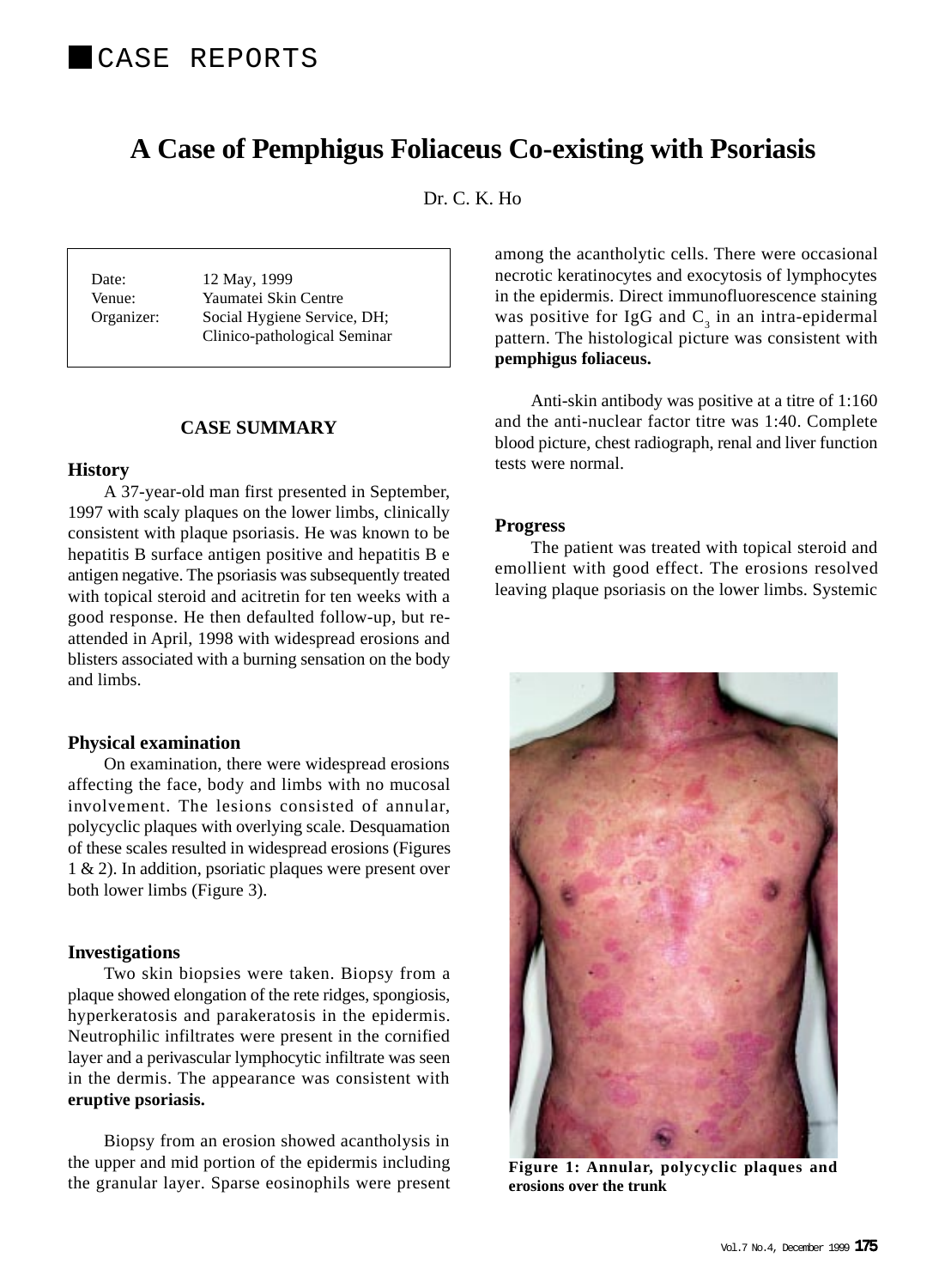

**Figure 2: Close up view of similar plaques and erosions over the back**



**Figure 3: Psoriatic plaques over the lower limb**

steroid was not started as he was HBsAg positive. However, he relapsed six months later in October, 1998 with widespread crusting and erosions affecting the face, body and limbs. He was also febrile and movements were limited by painful erosions. There was no mucosal lesion and anti-skin antibody level was 1:160. He was admitted and dapsone 100mg/day was started. He responded well and was able to tolerate this treatment. Haemoglobin level, reticulocyte count and liver function remained normal. He was discharged two months later with complete resolution of the lesions.

Dapsone was gradually reduced to 50mg/day over the next four months. He remained well-controlled with isolated erosions on the ankles and crusting on the scalp. Psoriasis remained controlled with thin plaques on the lower limbs.

He relapsed with pemphigus foliaceus again in February, 1999 with extensive polycyclic erosions on the chest, back, abdomen, jawline, upper and lower limbs. There was no mucosal lesion. Anti-skin antibody level was 1:40. This time he had no response to dapsone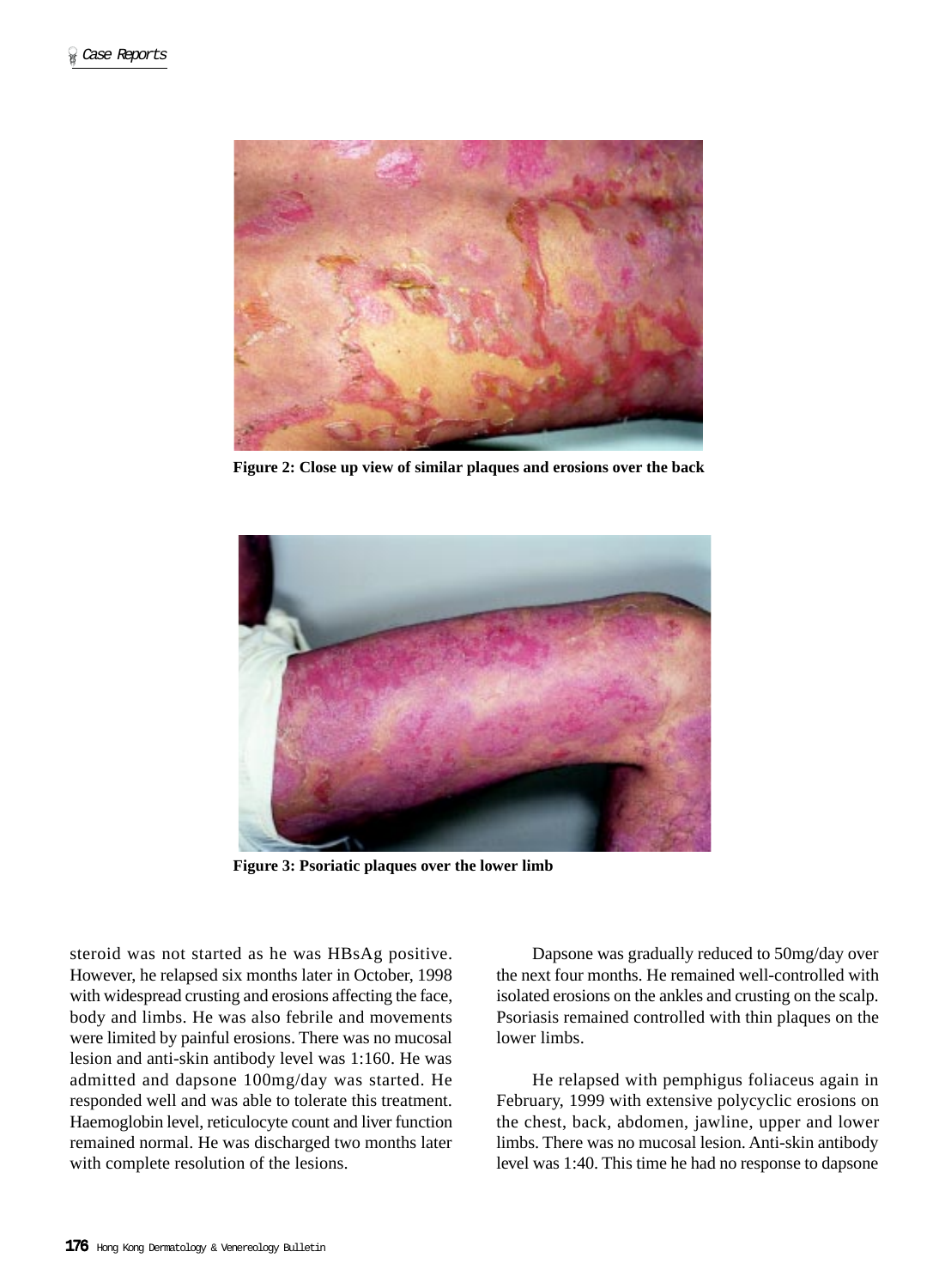100mg/day, therefore he was started on prednisolone 40mg/day, while dapsone was continued. The erosions subsided after one month and prednisolone was reduced to 20mg/day with no rebound of psoriasis or pemphigus foliaceus. There was increased scaling of psoriatic plaques on the lower limbs when the dose of prednisolone was reduced to 10mg/day, but apart from isolated erosions he remained under good control. Antiskin antibody level decreased to 1:20 one month after discharge. Dapsone was stopped as the reticulocyte count increased to 3% and haemoglobin level decreased to 13.9 g/dl (from 14.5 g/dl) one month after discharge.

# **REVIEW ON PEMPHIGUS FOLIACEUS ASSOCIATED WITH PSORIASIS**

## **Epidemiology**

Idiopathic pemphigus foliaceus is an autoimmune blistering disease in which the blisters are located in the granular layers of the epidermis. There is an equal male:female ratio and a mean age of onset of 50-60 years. An endemic form of pemphigus foliaceus known as **fogo selvagem** is found in Brazil. Clinically and histologically it is identical to idiopathic pemphigus foliaceus. Affected patients tend to be young adults and children living in rural areas especially along river beds. The black fly, *Simulium pruinosum,* is found in these areas and is postulated to be a vector of this disease.

#### **Clinical features**

In pemphigus foliaceus, there are scaly, crusted erosions on an erythematous base affecting the face, upper trunk and scalp. Early lesions consist of small flaccid blisters which subsequently form erosions. The erosions are accompanied by a burning sensation and are exacerbated by sunlight. However, mucosal surfaces are rarely affected. The disease may remain localized for several years or may rapidly progress to a generalized form.

## **Histology**

Histologically, there is acantholysis just below the stratum corneum and in the granular layer. Direct immunofluorescence is positive for IgG and  $C_3$ . Antiskin antibody is found in pemphigus foliaceus which targets the 160 kd glycoprotein (desmoglein 1) within

the epidermis. The serum level of this anti-skin antibody correlates with the disease activity.

#### **Management**

Systemic steroid is the mainstay of treatment for pemphigus foliaceus. Doses used are similar to pemphigus vulgaris (for example, oral prednisolone 60-80mg/day). Other treatments include dapsone, azathioprine and gold. Plasmapheresis has been reported to be effective in isolated cases.

#### **Pemphigus foliaceus co-existing with psoriasis**

Psoriasis has been reported to be associated with systemic lupus erythematosus, bullous pemphigoid, myasthenia gravis and ulcerative colitis, suggesting that there is a predisposition to immune disease. Bullous pemphigoid is the most common blistering disorder reported to be associated with psoriasis. Its association was previously attributed to the treatment modalities used, such as ultraviolet B (UVB) phototherapy, psoralen-ultraviolet A (PUVA) photochemotherapy, anthralin or tar. However, there are two points against this hypothesis. Firstly, one would expect immunobullous disease to be associated with psoriasis more often than observed as these are commonly used treatments. Secondly, in a study of nine patients who developed both psoriasis and bullous disease (bullous pemphigoid, pemphigus vulgaris, cicatricial pemphigoid), Grunwald et al found that bullous pemphigoid developed in one patient with psoriatic arthritis who had not received any of these treatments.<sup>1</sup> Furthermore, none of the other patients in his series were treated with phototherapy, anthralin or tar, suggesting that other mechanisms are responsible for the association.

Pemphigus vulgaris is a known immunobullous disease associated with various autoimmune diseases such as myasthenia gravis and pernicious anaemia. However, there have been few case reports of its association with psoriasis, while it is even rarer in pemphigus foliaceus. A summary of reported cases of pemphigus foliaceus associated with psoriasis is given in Table  $1.^{2,3,4}$  In patient 1, lesions of pemphigus foliaceus developed at the sites of previous psoriatic lesions, suggesting an inducing function of the previous psoriatic lesions. In the third case there was relapse of psoriasis when the dose of prednisolone was less than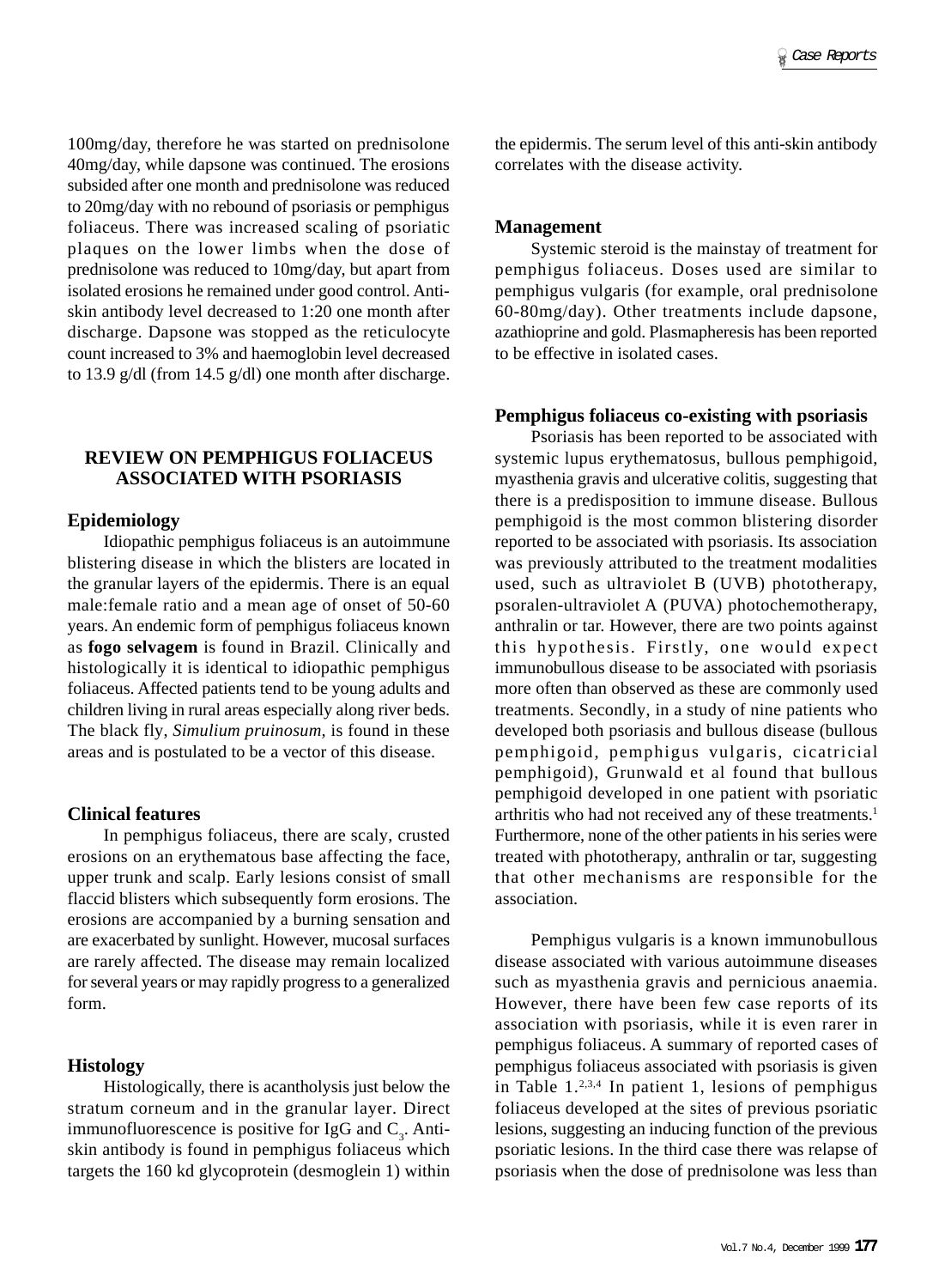| Age/sex | <b>Distribution of</b><br><b>PF</b> lesions                                 | <b>Interval between</b><br>psoriasis and PF | <b>Direct IMF</b>            | Anti-skin<br>antibody<br>titre | <b>Treatment</b>                                         | <b>Outcome</b>                                         |
|---------|-----------------------------------------------------------------------------|---------------------------------------------|------------------------------|--------------------------------|----------------------------------------------------------|--------------------------------------------------------|
| F/40    | erosions on<br>the trunk,<br>extremities.<br>sites of previous<br>psoriasis | 10 years                                    | Inter-cellular<br>IgG, $C_3$ | 1:80                           | topical<br>steroids,<br>methotrexate<br>25mg/wk          | remission of<br>psoriasis and PF                       |
| F/34    | eczematoid<br>patches on the<br>flank, extremities                          | 2 weeks                                     | Inter-cellular<br>IgG        | 1:80                           | prednisone,<br>azathioprine<br>(dosage not<br>mentioned) | remission of PF                                        |
| M/51    | bullae, erosions<br>on the neck,<br>axillae, trunk                          | 1 year                                      | Inter-cellular<br>IgG, $C_3$ | 1:256                          | prednisolone<br>60mg/day                                 | relapse of<br>psoriasis with<br>prednisolone<br>< 15mg |

**Table 1. Reported cases of pemphigus foliaceus (PF) and psoriasis vulgaris**

15mg/day, highlighting the problem of rebound of psoriasis on steroid withdrawal. Immunosuppressive drugs (prednisolone, methotrexate, or azathioprine) were effective for controlling both pemphigus foliaceus and psoriasis. It could be seen that the cases reported were between 30-50 years of age and the average interval between onset of psoriasis and pemphigus foliaceus was four years (range: 1-10 years). In contrast, Grunwald et al found that psoriasis preceded the appearance of bullous pemphigoid or pemphigus vulgaris by an average of 20 years.<sup>1</sup>

There has been increasing evidence that an immune mechanism is responsible for the development of psoriasis. Decreased suppressor T lymphocyte function has been reported in psoriatic patients.<sup>5</sup> An increased ratio of helper to suppressor T lymphocyte function has also been described.6 In addition, psoriatic patients show depressed reactivity to sensitization with contact allergens. This abnormality returns to normal with treatment.7 Antibodies to stratum corneum together with rheumatoid factor have been found in psoriatic lesions,<sup>8</sup> while antibodies against the nuclei of the basal layer in unaffected skin have been reported. In addition, streptococcal infection is known to cause an exacerbation of psoriasis. As streptococcal antigen is known to be a superantigen, it can act as a trigger in some psoriatic patients. Increased levels of γ interferon, interleukin 6, and interleukin 8 have also been reported,9,10,11 and drugs which suppress T lymphocyte function (cyclosporin A, FK 506) are effective for psoriasis. Thus, it has been hypothesized that the immune dysregulation in psoriasis may provide a favourable environment for the expression of pemphigus antigens.2 Alternatively, inadequate suppression of the humoral system due to decreased suppressor T lymphocyte function may result in the production of anti-skin antibodies, leading to bullous disease.4

## *Learning points:*

*Co-existence of pemphigus foliaceus and psoriasis is rare but has been reported. Systemic steroid is often required for control and there is a risk of flare of psoriasis on steroid reduction. Topical steroid may be used to control psoriasis in these cases.*

## **References**

- 1. Grunwald HG, David M, Feuerman EJ. Coexistence of psoriasis vulgaris and bullous diseaes. J Am Acad Dermatol 1985;13: 224-8.
- 2. Lee WL, Ro YS. Pemphigus developed on preexisting dermatoses. J. Dermatol 1994;21:213-5.
- 3. Lee WL, Ro YS, Kim JH, Kim JH. Concurrent development of pemphigus foliaceus and psoriasis. Int J Dermatol 1985;24(5): 316-5.